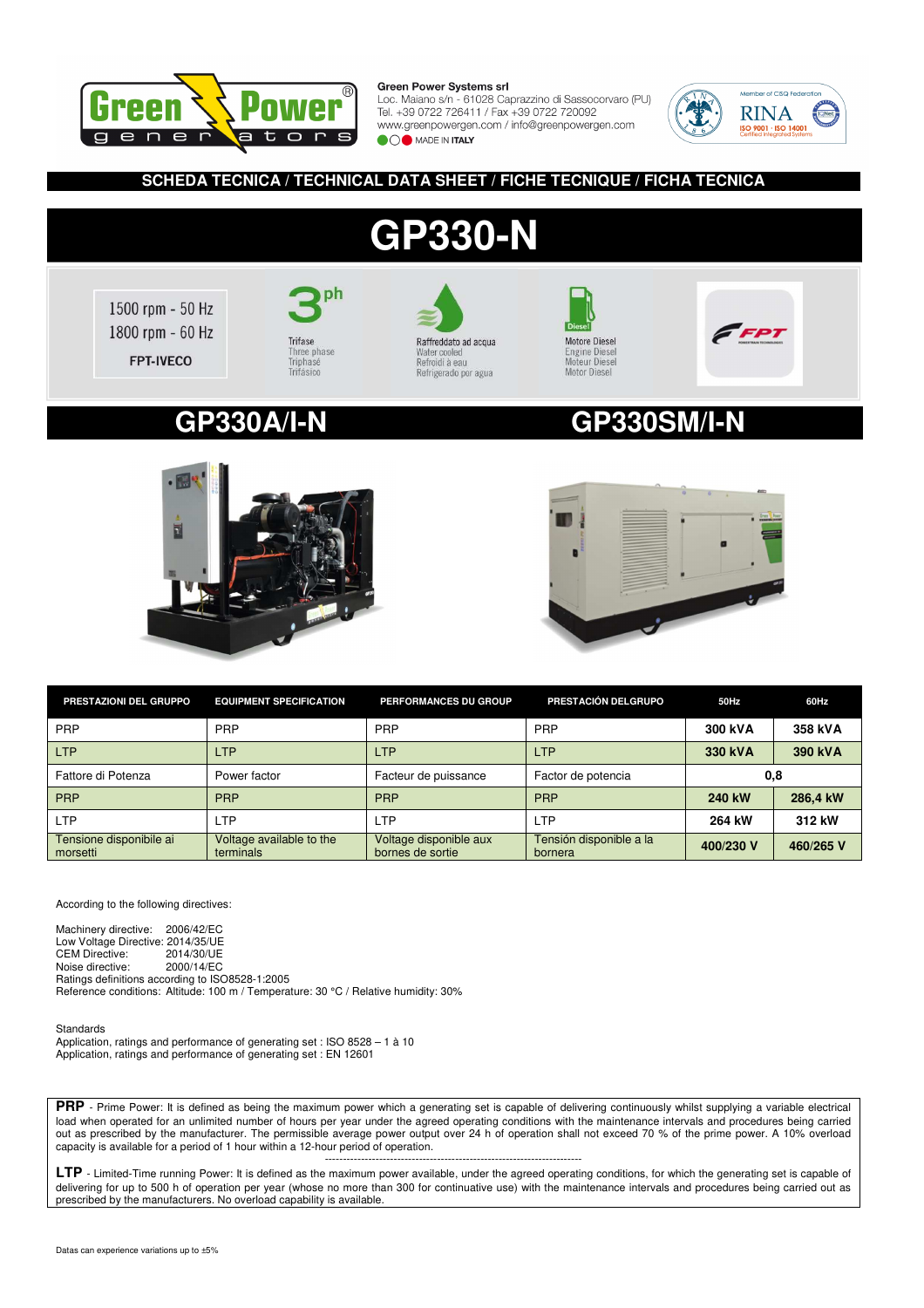

Green Power Systems sri<br>Loc. Maiano s/n - 61028 Caprazzino di Sassocorvaro (PU)<br>Tel. +39 0722 726411 / Fax +39 0722 720092<br>www.greenpowergen.com / info@greenpowergen.com OO MADE IN ITALY





| <b>MOTORE</b>                          | <b>ENGINE</b>                      | <b>MOTEUR</b>                                 | <b>MOTOR</b>                           | 50Hz                                                                                 | 60Hz     |
|----------------------------------------|------------------------------------|-----------------------------------------------|----------------------------------------|--------------------------------------------------------------------------------------|----------|
| Costruttore e tipo                     | Brand and model                    | Constructeur et modèle                        | Costructor y tipo                      | <b>FPT</b><br><b>CURSOR 87 TE4</b>                                                   |          |
| Regolatore di giri                     | Governor type                      | Régulateur de tours                           | Regolator de giros                     | <b>Elettronico</b><br><b>Electronic</b><br><b>Électronique</b><br><b>Electrónico</b> |          |
| Batteria al piombo                     | Lead acid batteries                | Batterie de mise en marche<br>au Pb           | Batería en plombo                      | 24V 145Ah                                                                            |          |
| Livello di emissioni                   | <b>Emission level</b>              | Niveau d'émissions                            | Nnivel de emisiones                    | <b>Not Emissioned</b>                                                                |          |
| Potenza Max                            | Max power                          | Puissance max                                 | Potencia max                           | 407 Hp                                                                               | 453 Hp   |
| N. giri/min                            | <b>R.P.M.</b>                      | N. tours/min.                                 | N. giros/min.                          | 1500                                                                                 | 1800     |
| N. cilindri                            | Cylinders                          | N. cylindres                                  | N. cilindros                           | 6                                                                                    |          |
| Cilindrata                             | <b>Displacement</b>                | Cylindrée totale                              | Cilindrada                             | 8700 cc                                                                              |          |
| Consumo specifico al 75%<br>del carico | Fuel consumption at 75% of<br>load | Consommation spécifique à<br>75% de la charge | Consumo de combustible al<br>75% carga | 52,6 L/h                                                                             | 60.8 L/h |

According to the standards : ISO 3046 / BS 5514 / DIN 6271



| <b>ALTERNATORE</b>                                     | <b>ALTERNATOR</b>                                                                        | <b>ALTERNATEUR</b>                                      | <b>ALTERNADOR</b>                                      | <b>50Hz</b>                        | 60Hz |
|--------------------------------------------------------|------------------------------------------------------------------------------------------|---------------------------------------------------------|--------------------------------------------------------|------------------------------------|------|
| Costruttore e tipo                                     | Brand and model                                                                          | Constructeur et modèle                                  | Costructor y tipo                                      | <b>MECC ALTE</b><br>ECO38-2L/4 (*) |      |
| Sincrono con regolazione<br>elettronica della tensione | Synchronous with electronic<br>governor voltage                                          | Synchrone avec régulation<br>électronique de la tension | Sincrónico con regolación<br>electrónica de la tensión | ±1%                                |      |
| $N^{\circ}$ poli                                       | Pole                                                                                     | $N^{\circ}$ pôles                                       | $N^{\circ}$ polos                                      |                                    |      |
| Classe aumento di temperatura                          | Clase de aumento de la<br>Class de échauffement<br>Temperature rise class<br>temperatura |                                                         | н                                                      |                                    |      |
| Classe isolamento<br>statore/rotore                    | Stator/rotator insulation                                                                | Classe isolation stator/rotor                           | Clase de isolamento<br>estador/rotor                   | н                                  |      |
| Grado di protezione                                    | <b>Protection level</b>                                                                  | Degré de protection                                     | Grado de proteción                                     | IP23                               |      |
| Potenza continua                                       | Continuous power                                                                         | Puissance continue                                      | Potencia continua                                      | 300 kVA<br>360 kVA                 |      |

According to the standards : EN 60034-1 / VDE 0530 / IEC 60034-1 / BS 4999-5000

(\*) = o equivalente di marca primaria / or similar brand / ou équivalent / o equivalente de marca primaria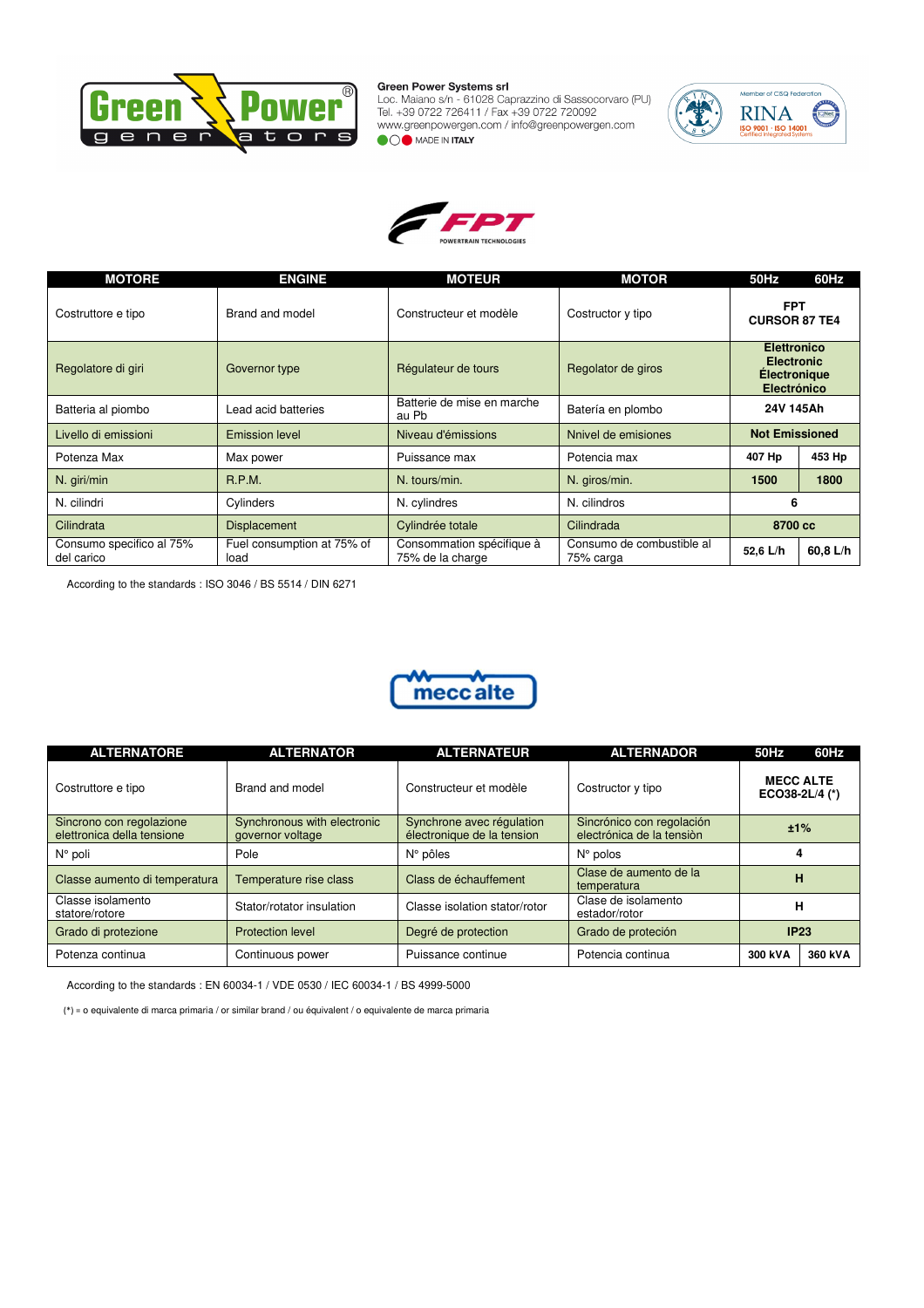

Green Power Systems Sri<br>Loc. Maiano s/n - 61028 Caprazzino di Sassocorvaro (PU)<br>Tel. +39 0722 726411 / Fax +39 0722 720092<br>www.greenpowergen.com / info@greenpowergen.com **OOO** MADE IN ITALY



# **GP330A/I-N**



## **GRUPPI APERTI**

| Telaio autoportante elettrosaldato in acciaio al carbonio con serbatoio giornaliero integrato | Supporti antivibranti tra motore/alternatore e telaio di serie su tutti i gruppi elettrogeni |
|-----------------------------------------------------------------------------------------------|----------------------------------------------------------------------------------------------|
| Verniciatura a liquido RAL 9005                                                               | Galleggiante tubolare facilmente estraibile                                                  |
| Tappo rifornimento serbatoio carburante da 2"                                                 | Marmitta industriale                                                                         |
| Tappo di drenaggio serbatoio carburante sotto al telaio                                       | Rete di protezione alette radiatore                                                          |
| Piedini / tasche per sollevamento con carrello elevatore                                      | Quadro elettrico in posizione posteriore                                                     |
| Foro per fissaggio gruppo al suolo sui piedini                                                |                                                                                              |

## **OPEN TYPE**

| Heavy-duty electro welded carbon steel frame with integrated daily fuel tank | Antivibration mountings between engine/alternator and frame   |
|------------------------------------------------------------------------------|---------------------------------------------------------------|
| Luiguid Painting RAL 9005                                                    | Tubular float easily extractable                              |
| 2" tank cap                                                                  | Industrial silencer                                           |
| Drainage tank cap under the frame                                            | Fan radiator guards                                           |
| Forklif truck pockets                                                        | Electric control panel located on the back side of the genset |
| Hole on the legs to fix the genset to the ground                             |                                                               |

## **GROUPES OUVERTS**

| Châssis autoportant soude électriquement en acier au carbone avec réservoir journalier | Supports anti-vibrants entre moteur/alternateur y châssis sur tous les groupes électrogènes |
|----------------------------------------------------------------------------------------|---------------------------------------------------------------------------------------------|
| intégré                                                                                |                                                                                             |
| Peinture liquide RAL 9005                                                              | Flotteur tubulaire facilement extractible                                                   |
| Bouchon de ravitaillement du réservoir du carburant de 2"                              | Silencieux de type industriel                                                               |
| Bouchon de drainage réservoir carburant positionné sous le châssis                     | Filet de protection pour radiateur à ailettes                                               |
| Béquilles de levage                                                                    | Panneau électrique monté en position postérieure sur le groupe électrogène                  |
| Trou sur les béquilles pour fixation groupe au sol                                     |                                                                                             |

## **GENERADORES ABIERTOS**

| Chasis electrosoldado en acero al carbono con tanque integrado | Soporte antivibratorios entre motor/alternator y chasis |
|----------------------------------------------------------------|---------------------------------------------------------|
| Pintura en liquido RAL 9005                                    | Flotador tubular fácilmente extraíble                   |
| Tapón abastecimiento tanque de 2"                              | Silenciador industrial                                  |
| Tapón de drenaje tanque bajo el chasis                         | Renilla de protección aletas radiador                   |
| Pies para levantamiento con carretilla elevadora               | Cuadro eléctrico en posición posterior                  |
| Foro para fijación grupo al suelo                              |                                                         |

| Serbatoio incorporato nel<br>basamento | Integrated fuel tank | Réservoir carburant integrè | Tanque incorporado en el<br>basamento | 150L           |
|----------------------------------------|----------------------|-----------------------------|---------------------------------------|----------------|
| Dimensioni (mm)                        | Dimensions (mm)      | Dimensions (mm)             | Dimensiones(mm)                       | 3000x1100x2100 |
| Peso (Kg)                              | Weight (Kg)          | Poids (Kg)                  | Peso (Kg)                             | 2550           |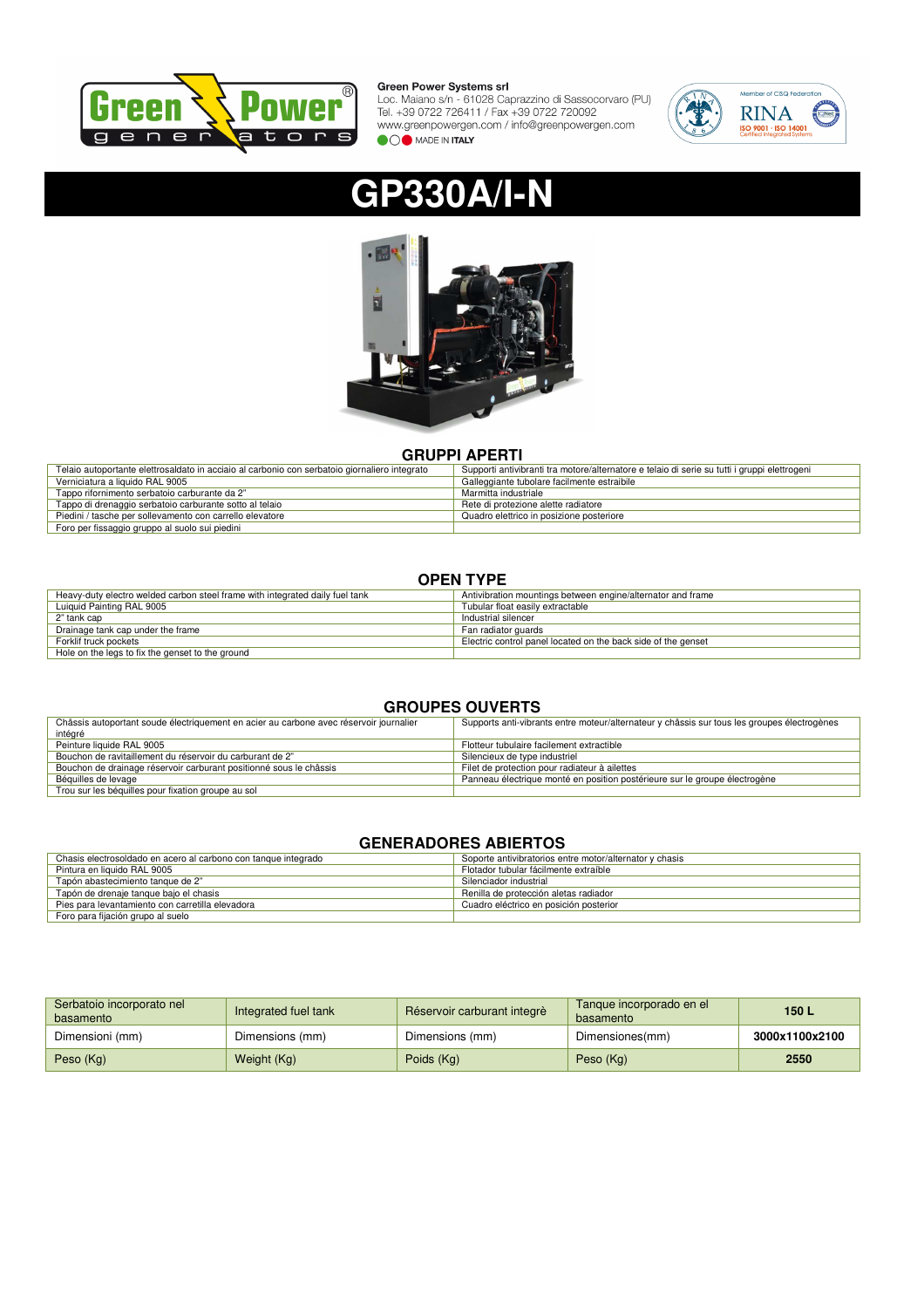

Green Power Systems srl<br>Loc. Maiano s/n - 61028 Caprazzino di Sassocorvaro (PU)<br>Tel. +39 0722 726411 / Fax +39 0722 720092<br>www.greenpowergen.com / info@greenpowergen.com<br>www.greenpowergen.com / info@greenpowergen.com **OOO** MADE IN ITALY



# **GP330SM/I-N**



## **VERSIONE SILENZIATA**

| Telaio autoportante elettrosaldato in acciaio al carbonio con serbatoio giornaliero integrato | Tubo flessibile di scarico coibentato con bende in fibra di vetro e alluminio                  |
|-----------------------------------------------------------------------------------------------|------------------------------------------------------------------------------------------------|
| Verniciatura a liquido RAL 9005                                                               | Uscita gas di scarico dall'alto con parapioggia                                                |
| Tappo rifornimento serbatoio carburante interno alla cofanatura                               | 2 ganci di sollevamento smontabili                                                             |
| Tappo di drenaggio serbatoio carburante sotto al telaio                                       | Quadro elettrico posteriore con sportello di protezione dotato di oblò e di chiave di chiusura |
| Piedini / tasche per sollevamento con carrello elevatore                                      | Protezione antipioggia con guarnizione a palloncino antiacqua                                  |
| Foro per fissaggio gruppo al suolo sui piedini                                                | Passaggio cavi sotto lo sportello del quadro elettrico con flap in gomma                       |
| Supporti antivibranti tra motore/alternatore e telaio di serie su tutti i gruppi elettrogeni  | Tasca porta documenti interna allo sportello quadro                                            |
| Robusta cofanatura super insonorizzata IP23 monoblocco in lamiera di acciaio al carbonio      | Ampie porte laterali con canalina parapioggia e quarnizioni a palloncino antiacqua             |
| spessore 20/10 piegata e elettrosaldata                                                       |                                                                                                |
| Bulloni e rivetti di fissaggio in acciaio inox                                                | Porte dotate di robuste cerniere e robuste maniglie con serrature a chiave                     |
| Verniciatura cofanatura in polvere di poliestere RAL 7035 - spessore 120 $\div$ 150 $\mu$     | Griglie antipioggia aspirazione aria laterali                                                  |
| Materiale fonoassorbente in classe 1                                                          | Griglia espulsione aria dall'alto                                                              |
| Marmitta residenziale - 30dB(A) interna alla cofanatura                                       | Pannello anteriore smontabile per accesso al vano marmitta e radiatore                         |

## **SOUNDPROOF VERSION**

| Heavy-duty electro welded carbon steel frame with integrated daily fuel tank                         | Flexible exhaust pipe insulated in fibregass and aluminium bandages |
|------------------------------------------------------------------------------------------------------|---------------------------------------------------------------------|
| Liquid painting RAL 9005                                                                             | Rainproof expulsion exhaust gas from the top                        |
| Tank cap inside the canopy                                                                           | 2 lifting hooks (removable)                                         |
| Drainage tank cap under the frame                                                                    | Back electric control panel with porthole and key                   |
| Forklift truck pockets                                                                               | Rain protection with rubber gasket                                  |
| Hole on the legs to fix the genset to the ground                                                     | Cables inlet on the bottom of the door with rubber flap             |
| Anti-vibration mountings between engine/alternator and frame                                         | Documents pockets inside the door panel                             |
| Strong soundproof canopy IP23 with carbon metal sheet, folded and electro welded, thickness<br>20/10 | Large side doors with rain protection with rubber gasket            |
| Stainless steel bolts and rivets                                                                     | Doors equipped with strong hinges and sturdy handles with key locks |
| RAL 7035 powder painted canopy – thickness $120 \div 150$                                            | Lateral rainproof quards for air inlet                              |
| Class 1 soundproofing material                                                                       | Outlet air quards from the top                                      |
| Residential silencer - 30dB(A) inside the canopy                                                     | Front removable door for easy access to silencer and radiator       |

## **MODÈLE INSONORISÉ**

| Châssis autoportant soude électriquement en acier au carbone avec réservoir intègre        | Tuyau flexible d'échappement, isole par fibre de verre et aluminium                    |
|--------------------------------------------------------------------------------------------|----------------------------------------------------------------------------------------|
| Peinture liquide RAL 9005                                                                  | Sortie des gaz d'échappement d'en haut                                                 |
| Bouchon de ravitaillement du réservoir à l'intérieur du capotage                           | 2 crochets de levage central démontable                                                |
| Bouchon de drainage réservoir sous le châssis                                              | Panneau électrique en position latérale équipé d'un hublot de protection et de clé     |
| Béquilles pour levage                                                                      | Protection imperméable avec joint d'étanchéité a ballonnet imperméable                 |
| Trou pour fixation groupe au sol sur les béquilles                                         | Passage des câbles sur la partie inférieure de la grille latéral e avec maniquette de  |
|                                                                                            | caoutchouc                                                                             |
| Supports anti-vibrants entre moteur/alternateur y châssis sur tous les groupes électrogène | Poche porte documents à l'intérieur du panneau                                         |
| Robuste capotage IP23 réalisée en monobloc en tôle d'acier au charbon épaisseur 20/10 plie | Grandes portes latéral es avec caniveau imperméable et joints d'étanchéité à ballonnet |
| et soude électriquement                                                                    | imperméables                                                                           |
| Boulons et rivets de fixation en acier inoxydable                                          | Portes avec robustes charnières et robuste poignées avec serrure à clé                 |
| Peinture du capotage en poudre de polyester RAL 7035 - épaisseur 120 $\div$ 150 $\mu$      | Grille imperméable aspiration air postérieur et latéraux                               |
| Matériel d'isolation acoustique de classe 1                                                | Grille d'expulsion air d'en haut                                                       |
| Pot résidentiel – 30dB(A) à l'intérieur du capotage                                        | Panneau antérieur démontable pour accès au pot d'échappement et radiateur              |

## **VERSIÓN SILENCIADA**

| Chasis electrosoldado en acero al carbono con tanque integrado                        | Tubo flexible de descarga recubierto con vendas en fibra de vidrio y aluminio                 |
|---------------------------------------------------------------------------------------|-----------------------------------------------------------------------------------------------|
| Pintura en liquido RAL 9005                                                           | Salida gas de escape desde arriba con protección contra la lluvia                             |
| Tapón abastecimiento tanque al interior de la caja                                    | 2 ganchos de elevación desmontables                                                           |
| Tapón de drenaje tanque bajo el chasis                                                | Cuadro eléctrico lateral con ventanilla de protección dotado de portillos y llave de cierre   |
| Pies para levantamiento con carretilla elevadora                                      | Protección antilluvia y guarnición a globo resistente al agua                                 |
| Foro para fijación grupo al suelo                                                     | Paso de cables en la parte inferior de la ventanilla con flap en goma                         |
| Soporte antivibratorios entre motor/alternator y chasis                               | Bolsillo porta documentos interno a la ventanilla del cuadro                                  |
| Robusta caja insonorizada IP23 monobloque en chapa de acero al carbono espersor 20/10 | Amplias puertas laterales con protección antilluvia y quarniciones a globo resistente al agua |
| plegada y electrosoldada                                                              |                                                                                               |
| Tornillos y remaches de fijación en acero inoxidable                                  | Puertas dotadas de robustas bisagras y tiradores con cerraduras con llave                     |
| Pintura caja en seco de poliéster RAL 7035 - espesor 120 ÷ 150 µ                      | Rejilla antilluvia aspiración aire lateral                                                    |
| Material insonorizante en clase 1                                                     | Rejilla expulsión aire desde arriba                                                           |
| Silenciador residencial - 30dB (A) al interior de la caja.                            | Panel anterior desmontable para acceso al vano silenciador y radiador                         |
|                                                                                       |                                                                                               |

| Tipo cofanatura                        | Canopy type          | Model du capotage            | Tipo de caja                          | <b>T87</b>        |
|----------------------------------------|----------------------|------------------------------|---------------------------------------|-------------------|
| Rumorosità a 7 mt.                     | Sound level at 7 mt. | Niveau de rumorosité à 7 mt. | Nivel de ruido a 7 mt.                | 69 dB $(A) \pm 3$ |
| Serbatoio incorporato nel<br>basamento | Integrated fuel tank | Réservoir carburant integrè  | Tanque incorporado en el<br>basamento | 200L              |
| Dimensioni (mm)                        | Dimensions (mm)      | Dimensions (mm)              | Dimensiones (mm)                      | 3800x1200x1940    |
| Peso (Kg)                              | Weight (Kg)          | Poids (Kg)                   | Peso (Kg)                             | 3150              |

According to the directive: 2000/14/CE for noise emissions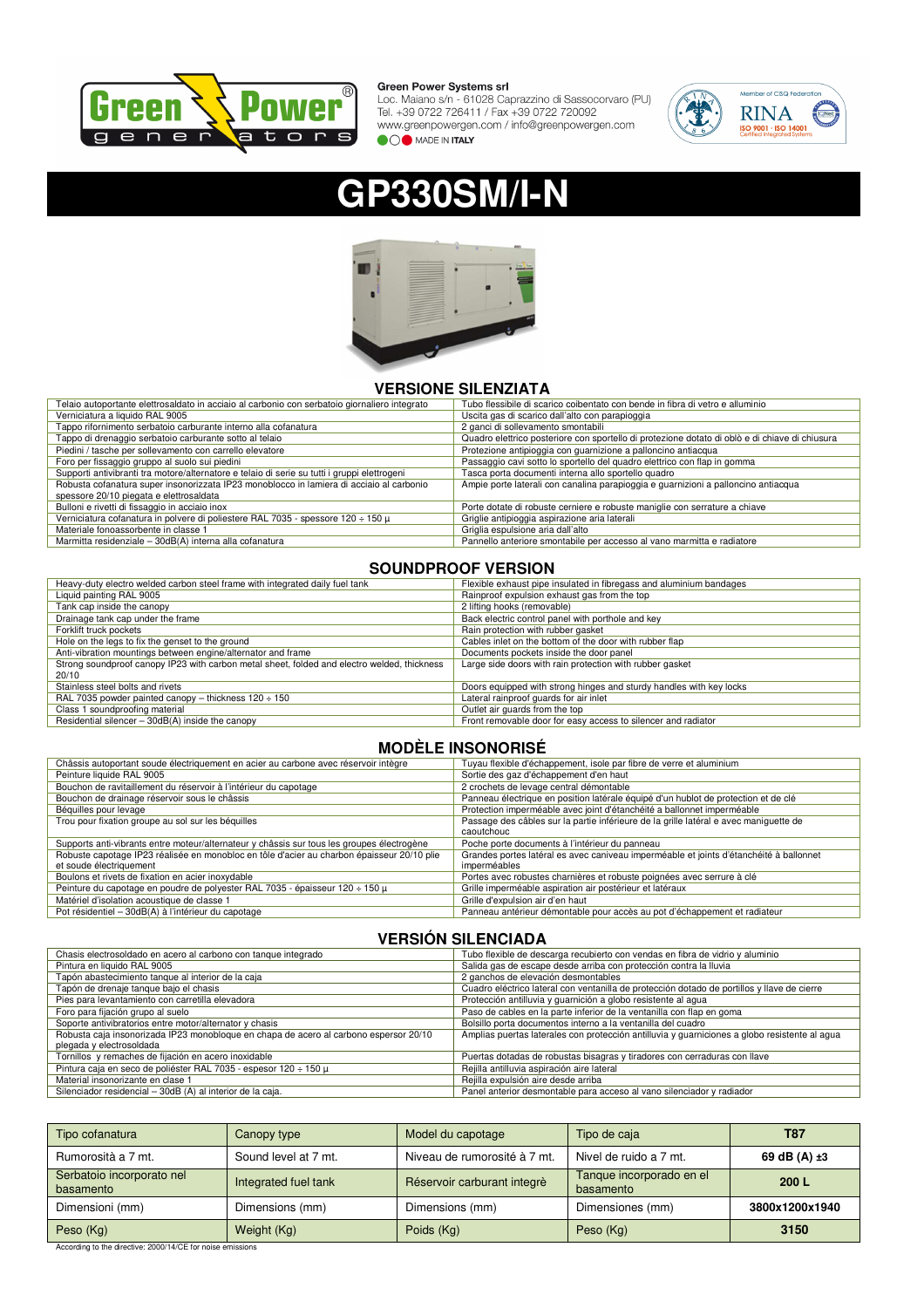

Loc. Maiano s/n - 61028 Caprazzino di Sassocorvaro (PU) Tel. +39 0722 726411 / Fax +39 0722 720092 www.greenpowergen.com / info@greenpowergen.com OO MADE IN ITALY



## **QUADRI MANUALI MANUAL CONTROL PANELS TABLEAUX MANUELS DE COMMANDE CUADRO DE CONTROL MANUAL**



| Interruttore magnetotermico           | Magnetothermic circuit<br>breaker           | Disjoncteur magnétothermique     | Interruptor magnetotermico                        | 630 A                           |
|---------------------------------------|---------------------------------------------|----------------------------------|---------------------------------------------------|---------------------------------|
| Allaccio diretto al<br>magnetotermico | Direct connection to the<br>circuit breaker | Connexion directe au disjoncteur | Conexión directa al<br>interruptor magnetotérmico | <b>STANDARD</b>                 |
| Indicatore livello gasolio            | Fuel level gauge                            | Indicateur niveau gashuile       | Indicador de nivel de<br>combustible              | <b>STANDARD</b>                 |
| Manometro olio                        | Lube oil pressure gauge                     | Manométre pression d'huile       | manómetro de aceite                               | <b>STANDARD</b>                 |
| Termometro acqua                      | Coolant temperature gauge                   | Indicateur temperature eau       | Termómetro temperatura<br>aqua motor              | <b>STANDARD</b>                 |
| Centralina manuale                    | Manual control unit                         | Unité de commande manuelle       | Unidad de control manual                          | <b>LOVATO</b><br><b>RGK 420</b> |
| Multimetro digitale                   | Digital multimeter                          | Multimètre digitale              | Digital multímetro                                | <b>STANDARD</b>                 |
| Pulsante di arresto di<br>emergenza   | Emergency stop button                       | Bouton d'arrêt d'urgence         | Botón de parada de<br>emergencia                  | <b>STANDARD</b>                 |

#### **Centralina per gruppi ad avviamento manuale**

Chiave con 3 posizioni (OFF, start locale, start remoto) rimovibile in posizione OFF e start remoto - Alimentazione: 7...33VDC - Ingressi VAC: Generatore L1-L2-L3-N - Controllo tensione monofase, bifase e trifase - Range misure voltmetriche : 100…480VLL (3PH+N) - Range misura frequenza: 45…65Hz - Ingresso amperometrico: 1PH,<br>/5A or /1A - Display: LCD con icone (52x35mm/2.05x1.38") - Mod protette - Rilevamento motore avviato: "D+", Hz - Ingressi per velocità motore: "W" o "Pick-up" - 1 ingresso analogico resistivo per pressione olio, temperature motore o livello carburante - Allarmi e parametri in 5 lingue





 $\blacksquare \blacksquare \lhd \lhd$ 

#### **Key start control unit**

Key with 3 positions (OFF, local start, remote start) removable in OFF and remote start position - Power supply: 7...33VDC - VAC inputs: Generator L1-L2-L3-N - Single, two and three phase voltage control - Rated measurement voltage range: 100...480VLL (3PH+N) - Frequency measurement range: 45...65Hz - Current input: 1PH, /5A or /1A - Display: LCD with icons (52x35mm/2.05x1.38") - Powersave mode Inputs: 5 negative + 1 positive for emergency - Outputs: 5 positive, 2A, protected - Engine running<br>detection: "D+", Hz - Engine speed inputs: "W" or Magn parameter text in 5 languages

#### **Coffret de control/command**

Clé à 3 positions (OFF, démarrage local, démarrage à distance) extractible en position OFF et démarrage à distance) - Alimentation : 7 à 33 V DC - Entrées V AC : L1-L2-L3- N générateur - Contrôle tension monophasée, biphasée et triphasée - Plage nominale de mesure de tension : 100 à 480VLL (triphasé+N) - Plage de mesure de fréquence : 45 à 65Hz - Courant d'entrée : monophasé, /5A ou /1A - Afficheur : ACL à icônes (52x35 mm) - Mode d'économie d'énergie - Entrées : 5 négatives + 1 positive pour<br>urgence - Sorties : 5 positives, 2 A, protégées - Détection d analogique résistive pour la pression de l'huile, la température du moteur ou le niveau de carburant - Textes des alarmes et paramètres dans 5 langues

#### **Panel de control manual**

Selector de llave de 3 posiciones (OFF, encendido local, encendido remoto) extraíble en posición OFF y encendido remote) - Alimentación: 7...33 V DC - Entradas V AC: L1-L2-L3-N generador - Control tensión monofásica, bifásica y trifásica - Rango nominal medida de tensión: 100...480VLL (trifásica+N) - Rango medida de frecuencia: 45...65Hz - Corriente de entrada: monofásica, /5A o /1° - Display: LCD de iconos (52x35 mm) - Modo de funcionamiento con ahorro energético - Entradas: 5 negativas + 1 positiva para emergencia - Salidas: 5 positivas, 2 A, protegidas - Detección motor en marcha: "D+", Hz - Entradas velocidad motor: "W" o "Pick-up" magnética - 1 entrada analógica resistiva para presión aceite, temperatura motor o nivel combustible - Textos alarmas y parámetros en 5 idiomas